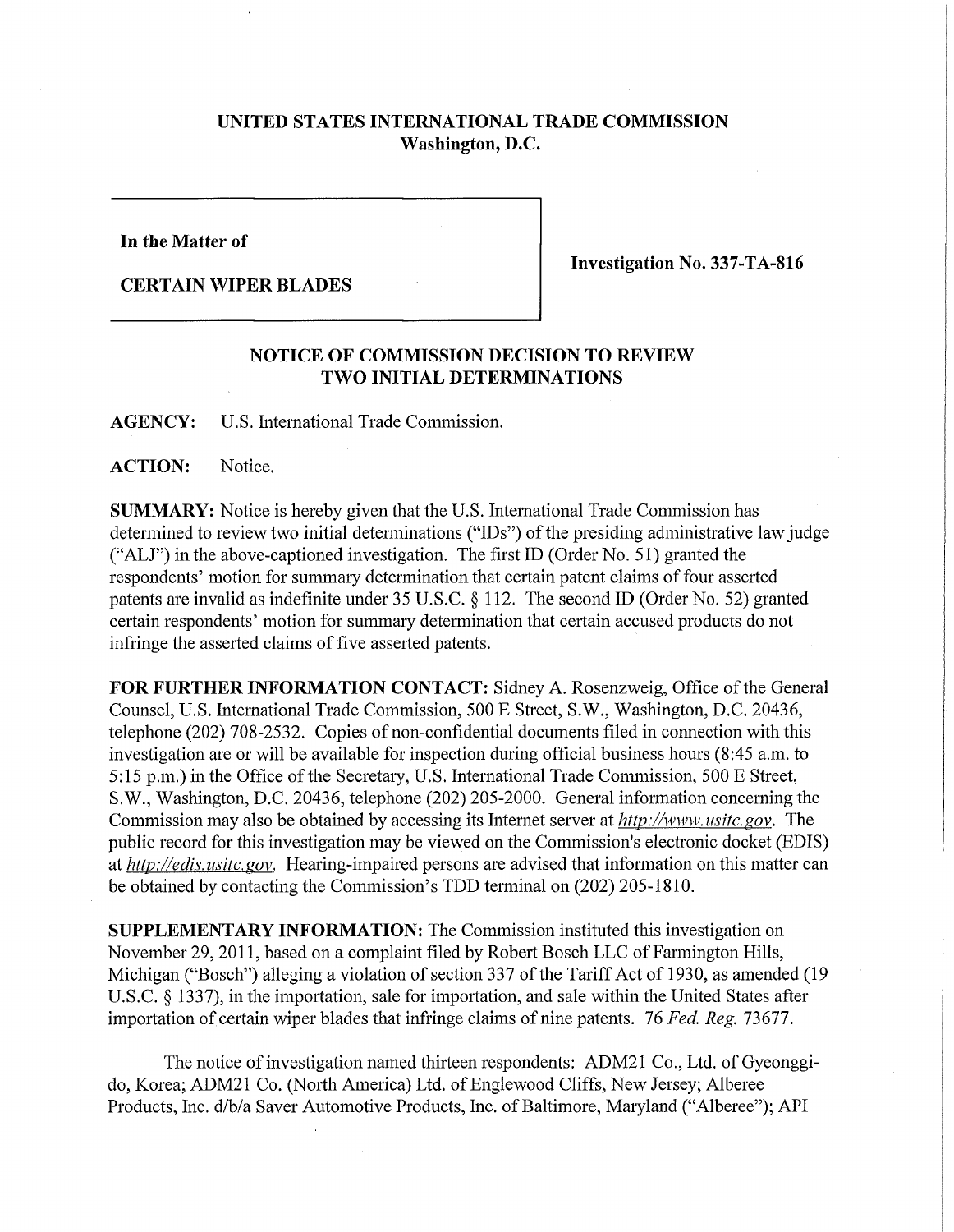Korea Co., Ltd. of NamDong-Gu Incheon, Korea ("API"); Cequent Consumer Products, Inc. of Solon, Ohio; Corea Autoparts Producing Corp. d/b/a CAP America of Gyeongsangbuk-do, Korea; Danyang UPC Auto Parts Co., Ltd. of Jiangsu, China ("Danyang"); Fu-Gang Co., Ltd. of Yilan County, Taiwan ("Fu-Gang"); PIAA Corp. USA of Portland, Oregon; Pylon Manufacturing Coip. of Deerfield Beach, Florida ("Pylon"); RainEater LLC of Erie, Pennsylvania; Scan Top Enterprise Co., Ltd. of Taipei, Taiwan ("Scan Top"); and Winplus North America Inc. of Ontario, California ("Winplus"). The complaint further alleged that an industry in the United States exists as required by subsection (a)(2) of section 337.

On April 12, 2012, the Commission determined, in relevant part, not to review the ALJ's ID granting Bosch's motion to amend the notice of investigation to add as respondents Daewoo International Corporation of Seoul, Korea, and CAP America, Inc. of Farmington Hills, Michigan. Also on April 12, 2012, the Commission determined not to review the ALJ's initial determination finding respondent Fu-Gang in default. On June 13, 2012, the Commission determined not to review the ALJ's ID terminating the investigation as to respondent Winplus on the basis of a settlement agreement, and on August 13, 2012, the Commission determined not to review the ALJ's ID terminating the investigation as to respondents Alberee and API on the basis of a settlement agreement.

On October 2, 2012, the ALJ issued Order No. 51, entitled "Initial Determination Granting Respondents' Motion for Summary Determination of Invalidity of Certain Asserted Claims of U.S. Patent Nos. 6,611,988; 6,553,607; 6,836,926; and 6,973,698." Order No. 51 incorporated by reference and attached Order No. 45, which was issued on August 31, 2012 and was entitled "Construing the Terms of the Asserted Claims of the Patents At Issue." Also on October 2, 2012, the ALJ issued Order No. 52, entitled "Initial Determination Granting Respondents Danyang UPC Auto Parts Co., Ltd., Pylon Manufacturing Corp., and Scan Top Enterprise Co., Ltd.'s Motion for Summary Determination of Non-Infringement of All Asserted Claims of U.S. Patent Nos. 6,611,988, 6,944,905, 6,836,926, 7,293,321, and 7,523,520."

On October 10, 2012, Bosch and the Commission investigative attorney ("IA") filed petitions for review of Order No. 51. On October 17, 2012, the respondents opposed these petitions.

Also on October 10, 2012, Bosch filed a petition for review of Order No. 52. On October 17, 2012, the IA and the respondents filed oppositions. On October 25,2012, Bosch filed a motion for leave to file a reply in support of its petition for review of Order No. 52. The Commission has determined to deny Bosch's motion for leave.

The Commission has determined to review Order Nos. 51 and 52. By virtue of reviewing Order No. 51, the Commission is also reviewing the ALJ's claim construction determinations regarding those claim terms he found to be indefinite. Order No. 45 at 19-23 ("considerably shallower"), 29-33 ("securing means" or "means for securing"), 55-58 (the "actual contact force" limitation), 110-13 (the "wiper strip" limitation), 113-16 (the "concave curvature" limitation). In addition, by virtue of reviewing Order No. 52, the Commission is also reviewing the ALJ's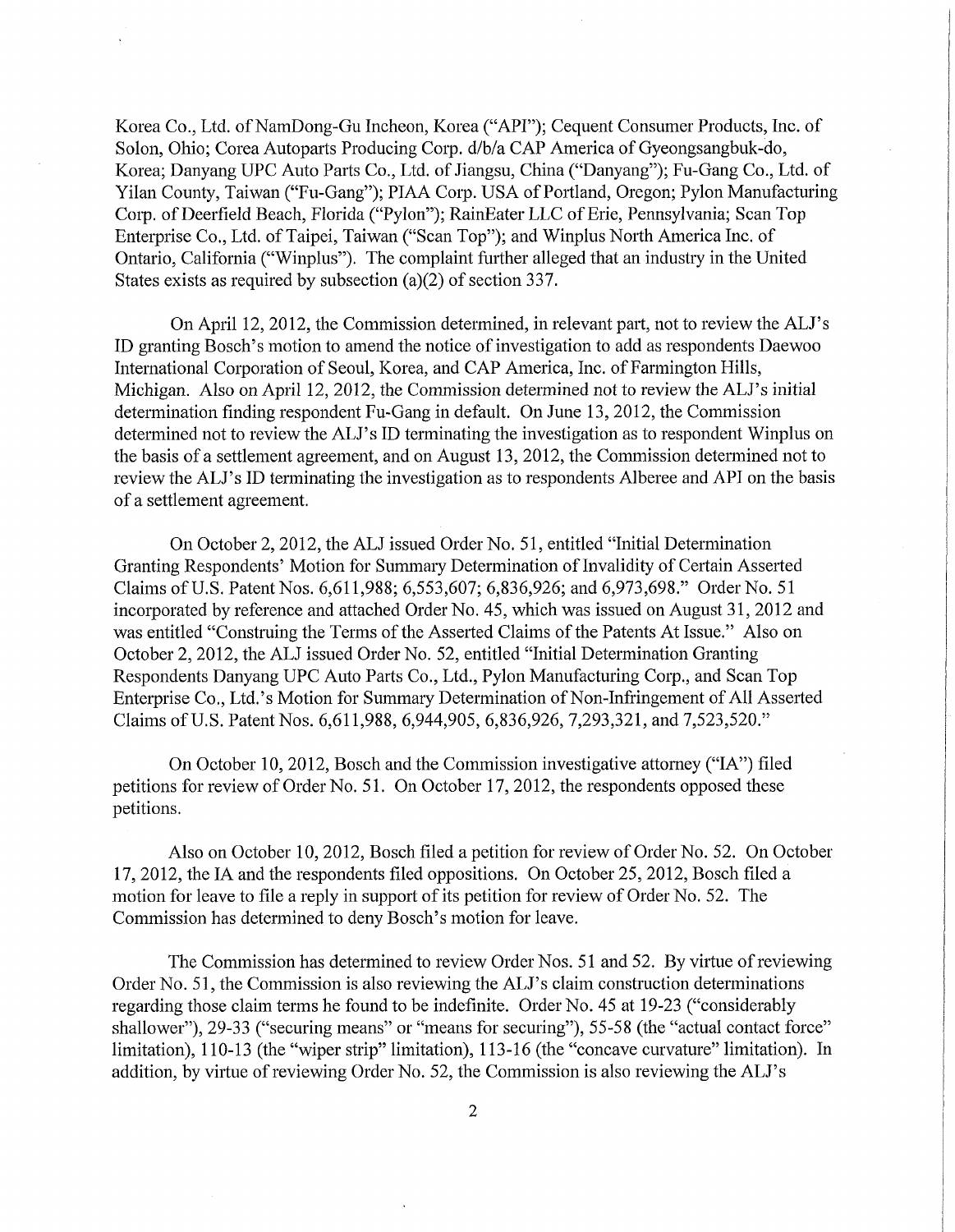construction of "support element" or "supporting element." Order No. 45 at 12-16. These constructions were not ripe for Commission review upon the issuance of Order No. 45 "since claim construction, standing alone, is not an 'issue' or 'any part of an issue' within the meaning of" Commission Rule 210.18. *Certain Mobile Telephones and Wireless Communication Devices Featuring Digital Cameras, and Components Thereof, Inv. No. 337-TA-703, Notice of* Commission Determination That June 22, 2010, Initial Determination Is an Order Rather Than an Initial Determination 2 (Oct. 20, 2010). The constructions relied upon in Order Nos. 51 and 52, however, no longer stand alone.

The parties are to brief the following issues on Commission review. For Order No. 51:

- (1) If the Commission were to determine that each of the claim terms in dispute is definite, the appropriate construction for each.
- (2) Whether the term "stop (62, 63)" in claim 1 of U.S. Patent No. 6,553,607 refers to the stop on the wiper blade or the stop on the wiper arm.
- (3) The effect, if any, on claim construction by virtue of the patents' recitation in their claims of the numbering of components from the preferred embodiment *(e.g.,* "stop (62, 63)").

For Order No. 52:

- (1) Whether the intrinsic record for each patent demonstrates clear disavowal of claim scope in view of the legal test set forth in, *inter alia, Thorner v. Sony Computer Entertainment America LLC,* 669 F.3d 1362, 1366-67 (Fed. Cir. 2012). The parties are to address not only the scope of disavowal adopted by the ALJ, but also the scope of disavowal urged in claim construction proceedings by the IA ("high profile bracket design"), on a patent-bypatent basis.
- (2) Whether the subject matter of each patent claim *{e.g.,* the attachment mechanism for a wiper blade to a wiper arm, as opposed to the blade itself) is pertinent for the clear disavowal test.
- (3) Whether it is appropriate to construe the term "support element" to include limitations recited elsewhere in the asserted patent claims, such as "band-shaped-elongated," "bandlike," "elongated," "long-stretched out," or "flat bar."
- (4) Whether there is a genuine issue of material fact whether the accused products that are the subject of Order No. 52 contain a "support element" that is "band-shaped-elongated," "band-like," "elongated," "long-stretched out," or "flat bar," regardless of whether those accused products use brackets.

The parties' opening briefs in response to this notice *(i.e.,* briefs that address both IDs together) are to be limited to sixty pages and must be submitted by November 14, 2012. The parties' opposition briefs are to be limited to forty pages and must be submitted by November 21, 2012.